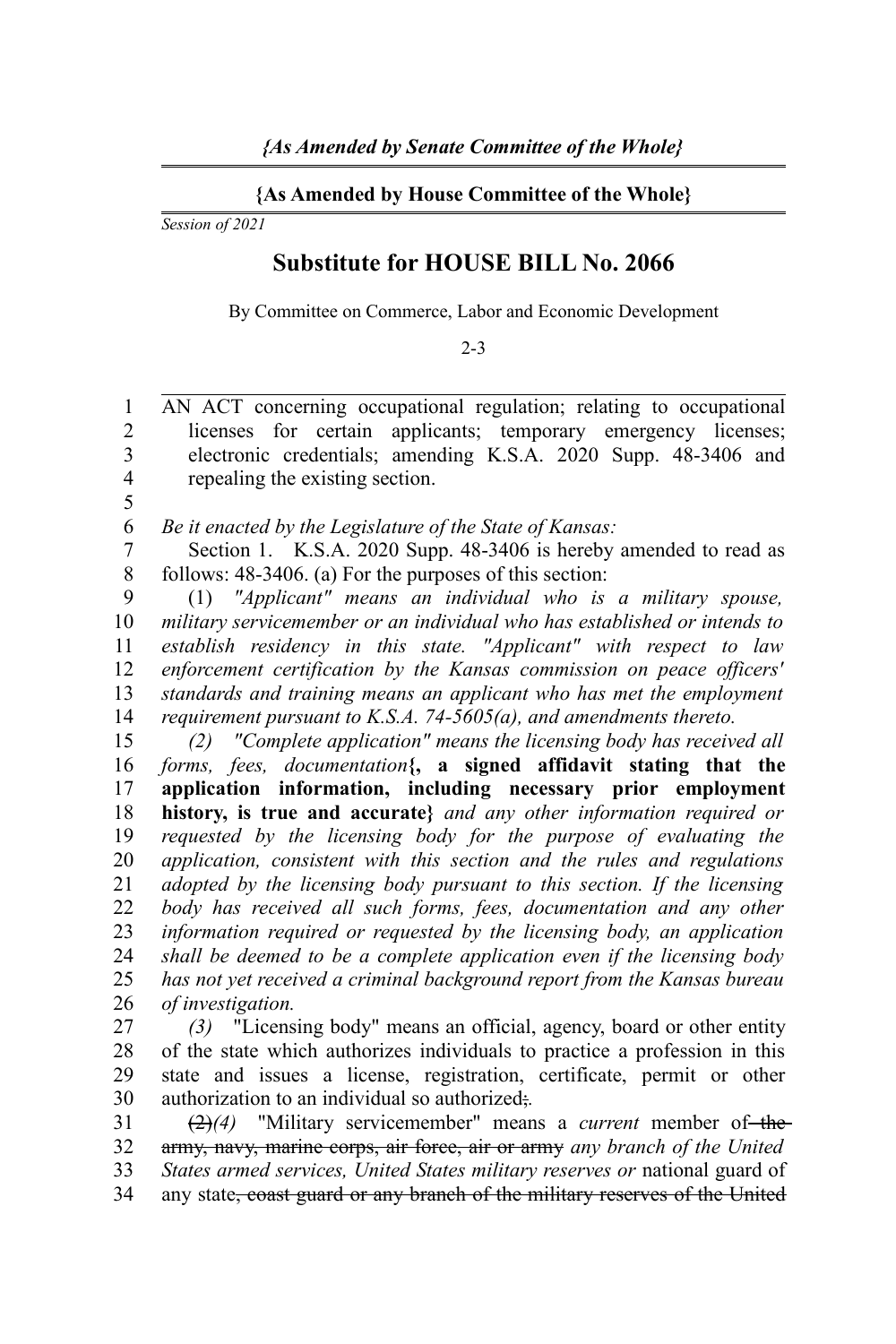States; and *or a former member with an honorable discharge.* 1

 $(3)(5)$  "Military spouse" means the spouse of an individual who is currently in active service in any branch of the armed forces of the United States *a military servicemember*. 2 3 4

*(6) "Private certification" means a voluntary program in which a private organization grants nontransferable recognition to an individual who meets personal qualifications and standards relevant to performing the occupation as determined by the private organization.* 5 6 7 8

**{(7) "Scope of practice" means the procedures, actions, processes and work that a person may perform under a government issued license, registration or certification.}** 9 10 11

(b) Notwithstanding any other provision of law, any licensing body shall: 12 13

(1) –, upon submission of a-completed *complete* application, issue a license, registration or certification to a nonresident military spouse *an applicant* **{as provided by this section}**, so that the nonresident military spouse *applicant* may lawfully practice the person's occupation; and 14 15 16 17

(2) upon submission of a completed application within six months following release from military service, issue a license, registration or certification to a military servicemember with an honorable discharge so that the military servicemember may lawfully practice the military servicemember's occupation. 18 19 20 21 22

(c) A military servicemember with an honorable discharge or nonresident military spouse *An applicant who holds a valid current license, registration or certification in another state, district or territory of the United States* shall receive a license, registration or certification-under subsection (b) of this section: 23 24 25 26 27

(1) *If the applicant qualifies under the applicable Kansas licensure, registration or certification by endorsement, reinstatement or reciprocity statutes, then* pursuant to applicable licensure, registration or certification by endorsement, reinstatement or reciprocity statutes of the licensing body of this state for the profession license, registration or certification within 60 *15* days from the date a complete application was submitted *if the applicant is a military servicemember or military spouse or within 45 days from the date a complete application was submitted for all other applicants*; or 28 29 30 31 32 33 34 35 36

(2) *if the applicant does not qualify under the applicable licensure, registration or certification by endorsement, reinstatement or reciprocity statutes of the licensing body of this state, or* if the *Kansas* professional practice act does not have licensure, registration or certification by endorsement, reinstatement or reciprocity statutes, then *the applicant-shall* **{may}** *receive a license, registration or certification as provided herein if*, at the time of application, the military servicemember or nonresident-37 38 39 40 41 42 43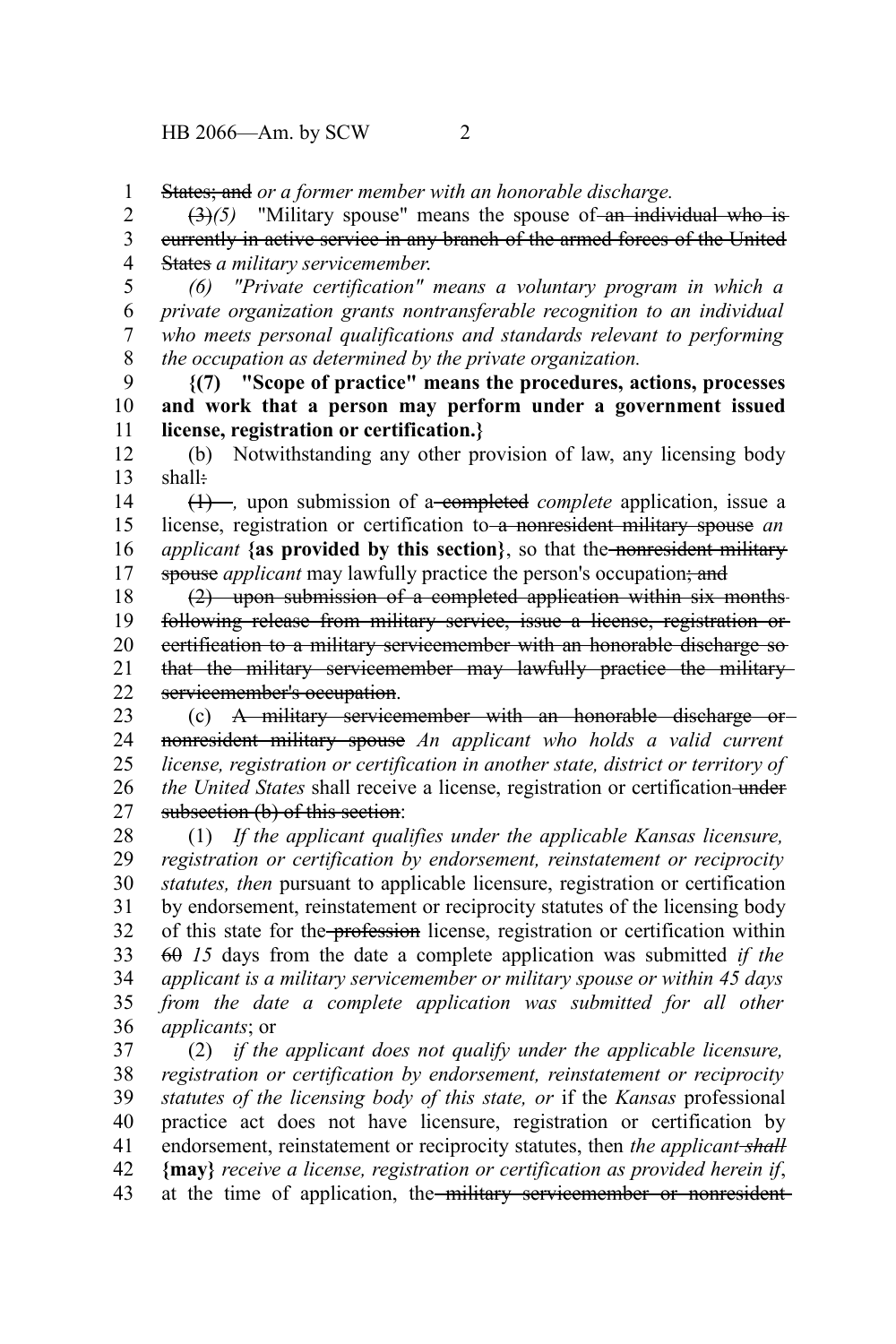military spouse *applicant*: 1

(A) Holds a *valid* current license, registration or certification in another state, district or territory of the United States with licensure, registration or certification requirements that the licensing body determines are equivalent to *authorize a similar scope of practice as* those established by the licensing body of this state*, or holds a certification issued by another state for practicing the occupation but this state requires an occupational license, and the licensing body of this state determines that the certification requirements certify a similar scope of practice as the licensing requirements established by the licensing body of this state*; 2 3 4 5 6 7 8 9 10 11

(B) *has worked for at least one year in the occupation for which the license, certification or registration is sought;* 12 13

*(C)* has not committed an act in any jurisdiction that would have constituted grounds for the limitation, suspension or revocation *of the license, certificate or registration,* or that the applicant has never been censured or had other disciplinary action taken or had an application for licensure, registration or certification denied or refused to practice an occupation for which the military servicemember or nonresident military spouse *applicant* seeks licensure, registration or certification; 14 15 16 17 18 19 20

 $(\bigoplus/D)$  has not been disciplined by a licensing, registering, certifying or other credentialing entity in another jurisdiction and is not the subject of an unresolved complaint, review procedure or disciplinary proceeding conducted by a licensing, registering, certifying or other credentialing entity in another jurisdiction nor has surrendered their membership on any professional staff in any professional association or society or faculty for another state or jurisdiction while under investigation or to avoid adverse action for acts or conduct similar to acts or conduct which *that* would constitute grounds for disciplinary action in a Kansas practice act; 21 22 23 24 25 26 27 28 29

(D)*(E) does not have a disqualifying criminal record as determined by the licensing body of this state under Kansas law;* 30 31

*(F) provides proof of solvency, financial standing, bonding or insurance if required by the licensing body of this state, but only to the same extent as required of any applicant with similar credentials or experience;* 32 33 34 35

36

*(G)* pays any fees required by the licensing body of this state; and

 $(E)/H$ ) submits with the application a signed affidavit stating that the application information, including necessary prior employment history, is true and accurate. 37 38 39

Upon receiving<del> such affidavit</del> a complete application {and the **provisions of subsection (c)(2) apply and have been met by the** applicant}, the licensing body shall issue the license, registration or certification within  $-60$  *15* days from the date a complete application was 40 41 42 43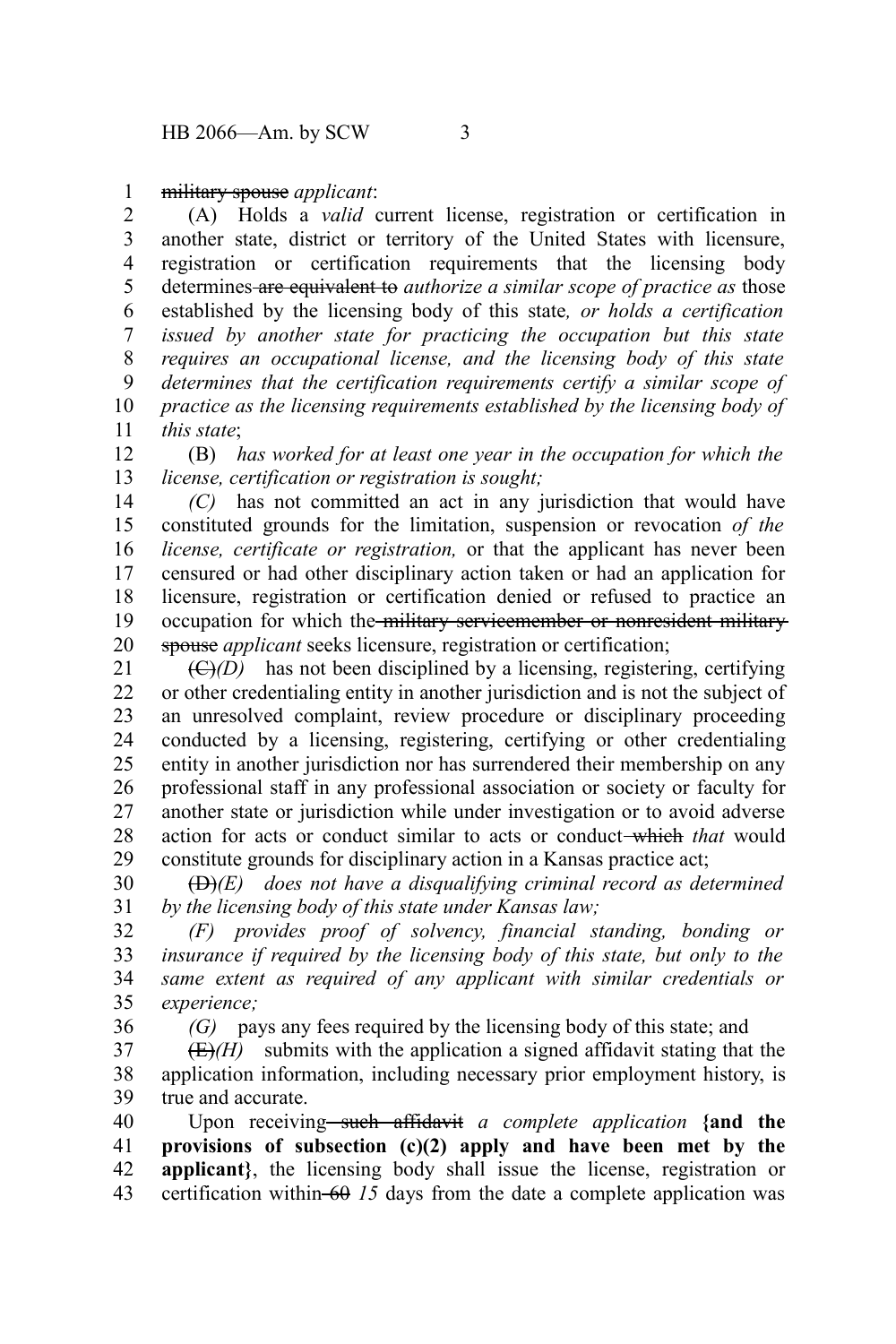submitted *by a military servicemember or military spouse, or within 45* 1

*days from the date a complete application was submitted by an applicant* who is not a military servicemember or military spouse, to the-militaryservicemember or nonresident military spouse *applicant* on a probationary basis, but may revoke the license, registration or certification at any time if the information provided in the application is found to be false. Any *The* probationary-license issued under this subsection to a militaryservicemember or nonresident military spouse *period* shall not exceed six months. *Upon completion of the probationary period, the license, certification or registration shall become a non-probationary license, certification or registration.* 2 3 4 5 6 7 8 9 10 11

(d) Any person *applicant* who has not been in the active practice of the occupation during the two years preceding the application for which the applicant seeks a license, registration or certification *under subsections*  $\overrightarrow{b}$  *and (c)* {subsection (c)(2)} may be required to complete such additional testing, training, mentoring, monitoring or *continuing* education as the Kansas licensing body may deem necessary to establish the applicant's present ability to practice with reasonable skill and safety *in a manner that protects the health and safety of the public, as provided by subsection (k)* **{(j)}**. 12 13 14 15 16 17 18 19 20

(e) A nonresident military spouse*Upon submission of a complete application, an applicant shall* **{may}** *receive an occupational license, registration or certification under subsection (b) based on the applicant's work experience in another state, if the applicant:* 21 22 23 24

*(1) Worked in a state that does not use an occupational license, registration or***{,}** *certification* **{or private certification}** *to regulate an occupation, but this state uses an occupational license, registration or certification to regulate the occupation;* 25 26 27 28

*(2) worked for at least three years in the occupation during the four years immediately preceding the application; and* 29 30

*(3) satisfies the requirements of subsection (c)(2)(B)* **{(c)(2)(C)}** *through (H).* 31 32

*(f) Upon submission of a complete application, an applicant shall* **{may}** *receive an occupational license, registration or certification under subsection (b) based on the applicant's holding of a private certification and work experience in another state, if the applicant:* 33 34 35 36

*(1) Holds a private certification and worked in a state that does not use an occupational license or government certification to regulate an occupation, but this state uses an occupational license or government certification to regulate the occupation;* 37 38 39 40

*(2) worked for at least two years in the occupation;* 41

*(3) holds a current and valid private certification in the occupation;* 42

*(4) is held in good standing by the organization that issued the* 43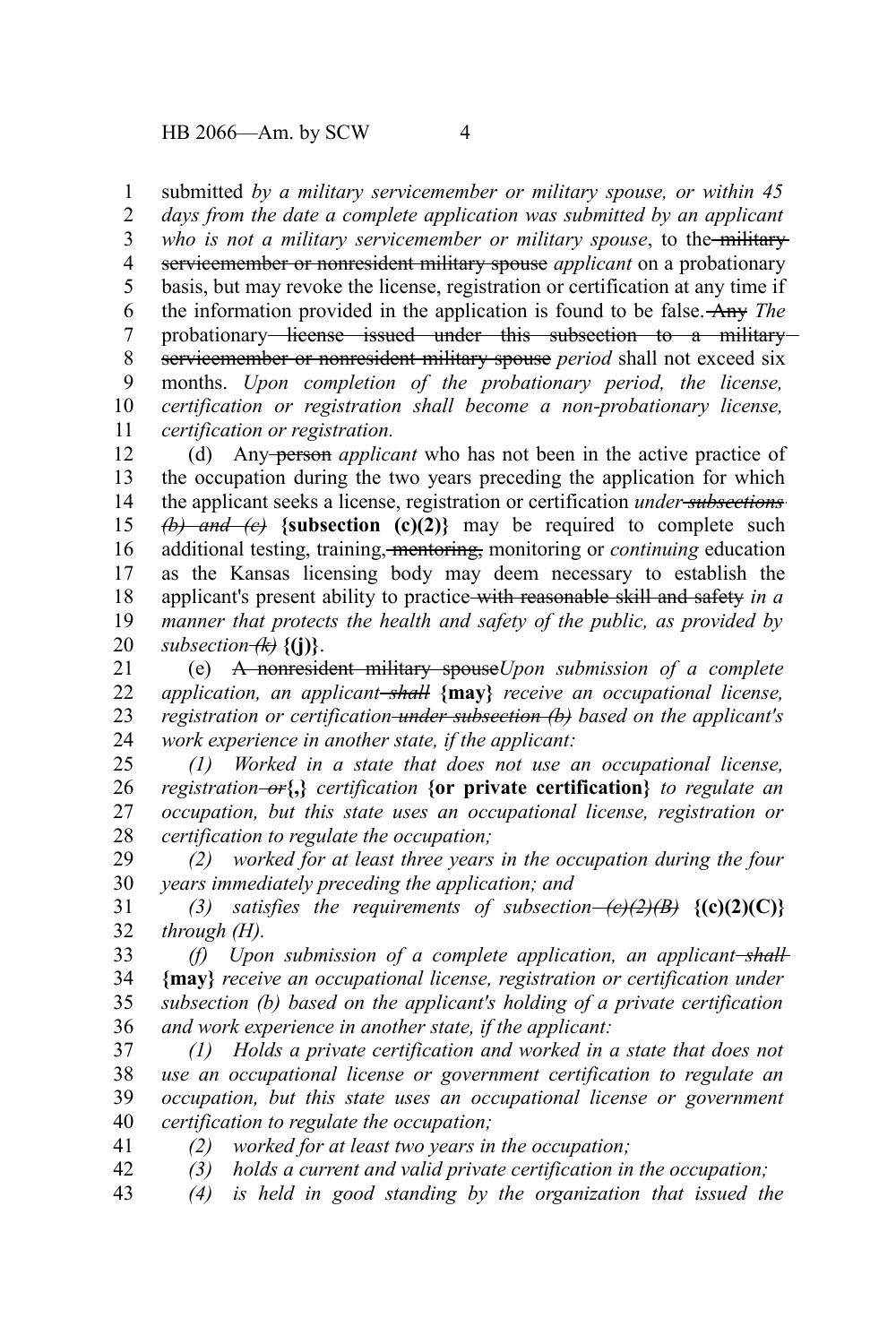*private certification; and* 1

*(5)* satisfies the requirements of subsection– $\left(\frac{\partial}{\partial B}\right)$  {(c)(2)(C)} *through (H).* 2 3

*(g) An applicant* licensed, registered or certified under this section shall be entitled to the same rights and subject to the same obligations as are provided by the licensing body for Kansas residents, except that revocation or suspension of a nonresident military spouse's *an applicant's* license, registration or certificate in the nonresident military spouse's *applicant's* state of residence or any jurisdiction in which the nonresident military spouse *applicant* held a license, registration or certificate shall automatically cause the same revocation or suspension of such nonresident military spouse's *applicant's* license, registration or certificate in Kansas. No hearing shall be granted to a nonresident military spouse *an applicant* where such-nonresident military spouse's *applicant's* license, registration or certificate is subject to such automatic revocation or suspension*,* except for the purpose of establishing the fact of revocation or suspension of the nonresident military spouse's *applicant's* license, registration or certificate by the nonresident military spouse's *applicant's* state of residence *or jurisdiction in which the applicant held a license, registration or certificate*. 4 5 6 7 8 9 10 11 12 13 14 15 16 17 18 19 20

 $(f)$ <sup>(f)</sup>) In the event the licensing body determines that the license, registration or certificate currently held by the military servicemember or nonresident military spouse *an applicant* under subsection  $(e)(2)(A)$  is  $\{(c)\}$ **(2) or the work experience or private credential held by an applicant under subsections (e) or (f),***}* who is a<del>-nonresident</del> military spouse or *nonresident military servicemember does* not equivalent to those *authorize a similar scope of practice as that* **{the license, registration or certification}** issued by the licensing body of this state, the licensing body may *shall* issue a temporary permit for a limited period of time to allow the military servicemember or nonresident military spouse *applicant* to lawfully practice the military servicemember's or nonresident militaryspouse's *applicant's* occupation while completing any specific requirements that are required in this state for licensure, registration or certification that was *were* not required in the state, district or territory of the United States in which the military servicemember or nonresidentmilitary spouse *applicant* was licensed, registered, certified or otherwise credentialed*, unless the licensing body finds, based on specific grounds, that issuing a temporary permit would jeopardize the health and safety of the public.* 21 22 23 24 25 26 27 28 29 30 31 32 33 34 35 36 37 38 39

*(i) In the event the licensing body determines that the license, registration or certification currently held by an applicant under subsection*  $\left(\frac{e}{2}\right)$  *(A)*  $\left(\frac{e}{2}\right)$  or the work experience or private credential **held by an applicant under subsections (e) or (f)}***, who is not a* 40 41 42 43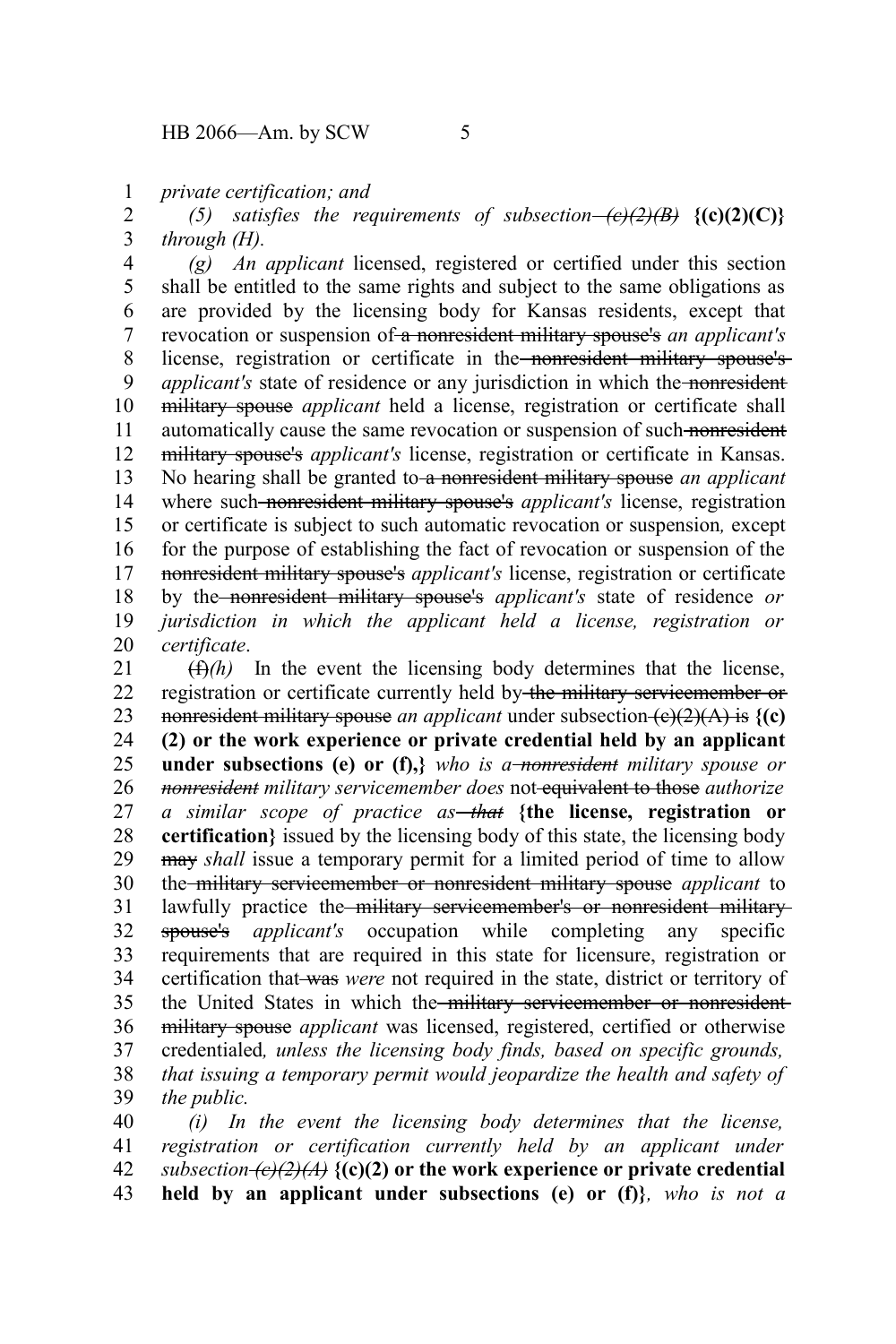$HB\ 2066$ —Am. by SCW 6

*nonresident military spouse or nonresident military servicemember, does* 1

*not authorize a similar scope of practice as that* **{the license, registration or certification}** *issued by the licensing body of this state, the licensing body shall* **{may}** *issue a temporary permit for a limited period of time to allow the applicant to lawfully practice the applicant's occupation while completing any specific requirements that are required in this state for licensure, registration or certification that was not required in the state, district or territory of the United States in which the applicant was licensed, registered, certified or otherwise credentialed, unless the licensing body finds, based on specific grounds, that issuing a temporary permit would jeopardize the health and safety of the public.* 2 3 4 5 6 7 8 9 10 11

*(j) In the event that the licensing body determines that the private certification or work experience currently held by the applicant under subsection (e) or (f) is not sufficient to establish the applicant's present ability to practice in a manner that protects the health and safety of the public, the applicant may be required to complete such additional testing, training, monitoring or continuing education as the licensing body deems necessary. The applicant shall be issued a temporary permit for a limited period of time to allow the applicant to lawfully practice the occupation while completing any specific requirements unless the licensing body finds, based on specific grounds, that issuing a temporary permit would jeopardize the health and safety of the public.* 12 13 14 15 16 17 18 19 20 21 22

*(k) Any testing, continuing education or training requirements administered under subsection (d), (h),* **{or}** *(i) or (j) shall be limited to Kansas law that regulates the occupation and that are materially different from or additional to the law of another state, or shall be limited to any materially different or additional body of knowledge or skill required for the occupational license, registration or certification in Kansas*. 23 24 25 26 27 28

 $(g)$ (k)} A licensing body may grant licensure, registration, certification or a temporary permit to any person who meets the requirements under this section but was separated from such military service under less than honorable conditions or with a general discharge under honorable conditions. 29 30 31 32 33

*(m)***{(l)}** *Nothing in this section shall be construed to apply in conflict with or in a manner inconsistent with federal law or a multistate compact, or a rule or regulation or a reciprocal or other applicable statutory provision that would allow an applicant to receive a license. Nothing in this section shall be construed as prohibiting a licensing body from denying any application for licensure, registration or certification, or declining to grant a temporary or probationary license, if the licensing body determines that granting the application may endanger* **{jeopardize}** *the health and safety of the public.* 34 35 36 37 38 39 40 41 42

*(n)***{(m)}** *Nothing in this section shall be construed to be in conflict* 43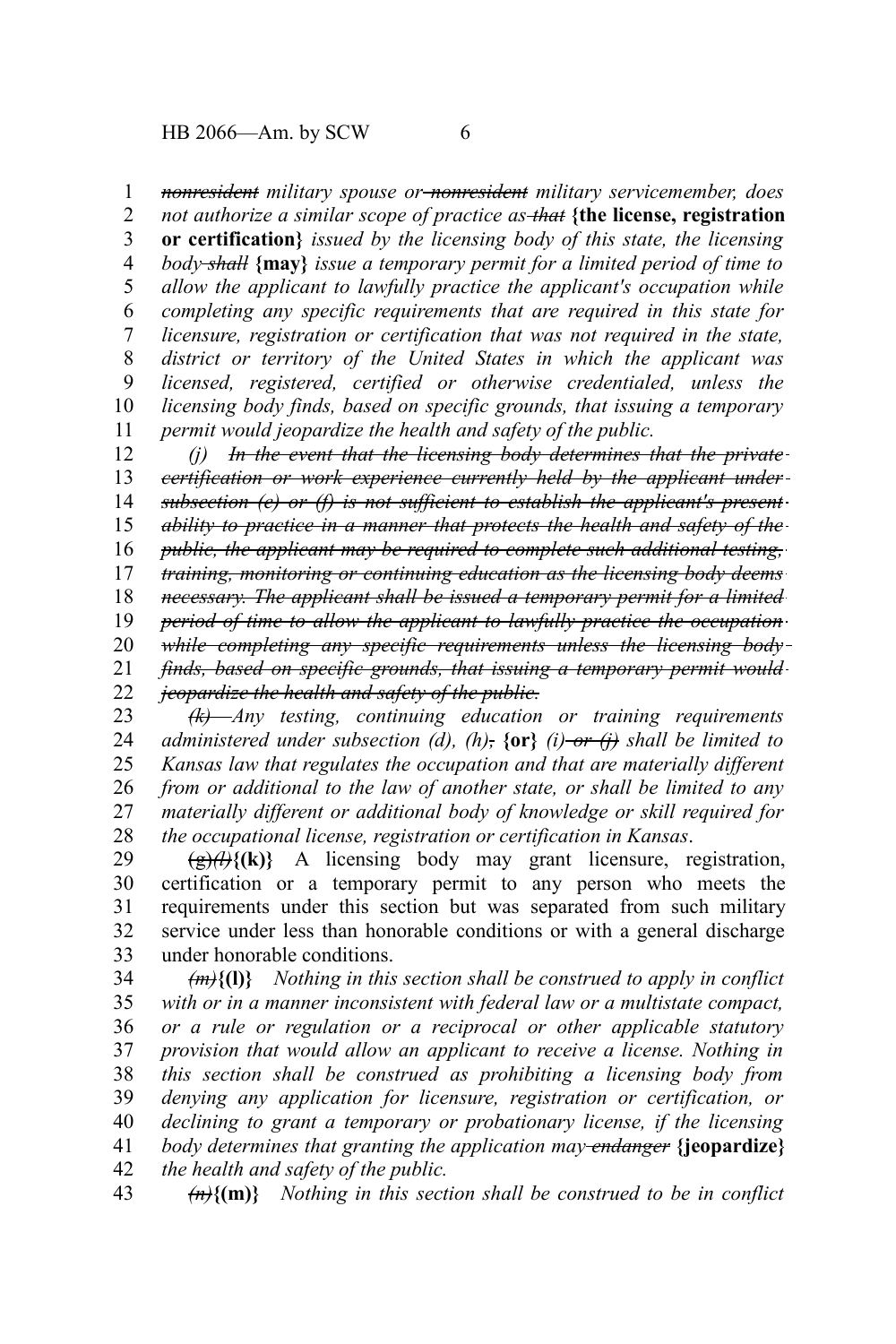*with any applicable Kansas statute defining the scope of practice of an* 1

*occupation. The scope of practice as provided by Kansas law shall apply to applicants under this section.* 2 3

*(o)***{(n)}** *Notwithstanding any other provision of law, during a state of emergency declared by the legislature, a licensing body may grant a temporary emergency license to practice any profession licensed, certified, registered or regulated by the licensing body to an applicant whose qualifications the licensing body determines to be sufficient to protect health and safety of the public and may prohibit any unlicensed person from practicing any profession licensed, certified, registered or regulated by the licensing body.* 4 5 6 7 8 9 10 11

*(p)***{(o)}** *Licensing bodies may provide electronic credentials to persons regulated by the licensing body. For purposes of this subsection, "electronic credential" means an electronic method by which a person may display or transmit to another person information that verifies a person's certification, licensure, registration or permit. A licensing body may prescribe the format or requirements of the electronic credential to be used by the licensing body. Any statutory or regulatory requirement to display, post or produce a credential issued by a licensing body may be satisfied by the proffer of an electronic credential authorized by the licensing body. A licensing body may use a third-party electronic credential system that is not maintained by the licensing body. Such electronic credential system shall include a verification system that is operated by the licensing body or its agent on behalf of the licensing body for the purpose of verifying the authenticity and validity of electronic credentials issued by the licensing body.* 12 13 14 15 16 17 18 19 20 21 22 23 24 25 26

 $\{\text{h}\}\{\text{(p)}\}$  Each licensing body-may *shall* adopt rules and regulations necessary to implement and carry out the provisions of this section. 27 28

 $\langle i \rangle$ / $\langle r \rangle$ {(q)} This section shall not apply to the practice of law or the regulation of attorneys pursuant to K.S.A. 7-103, and amendments thereto. 29 30

*(s)***{(r)}** *The state board of healing arts shall not be exempt from the provisions of this section, except that the board* **{and the state board of technical professions, with respect to an applicant who is seeking a license to practice professional engineering or engage in the practice of engineering, as defined in K.S.A. 74-7003, and amendments thereto,}** *may deny any* **{an}** *application for licensure, registration or certification, or decline to grant a temporary or probationary license, if the board determines the applicant's qualifications are not substantially equivalent to those established by the board.* **{Such boards shall not otherwise be exempt from the provisions of this act.}** 31 32 33 34 35 36 37 38 39 40

*(t)***{(s)}** *This section shall apply to all licensing bodies not excluded under subsection (s)* **{(q)}***, including, but not limited to:* 41 42

*(1) The abstracters' board of examiners;* 43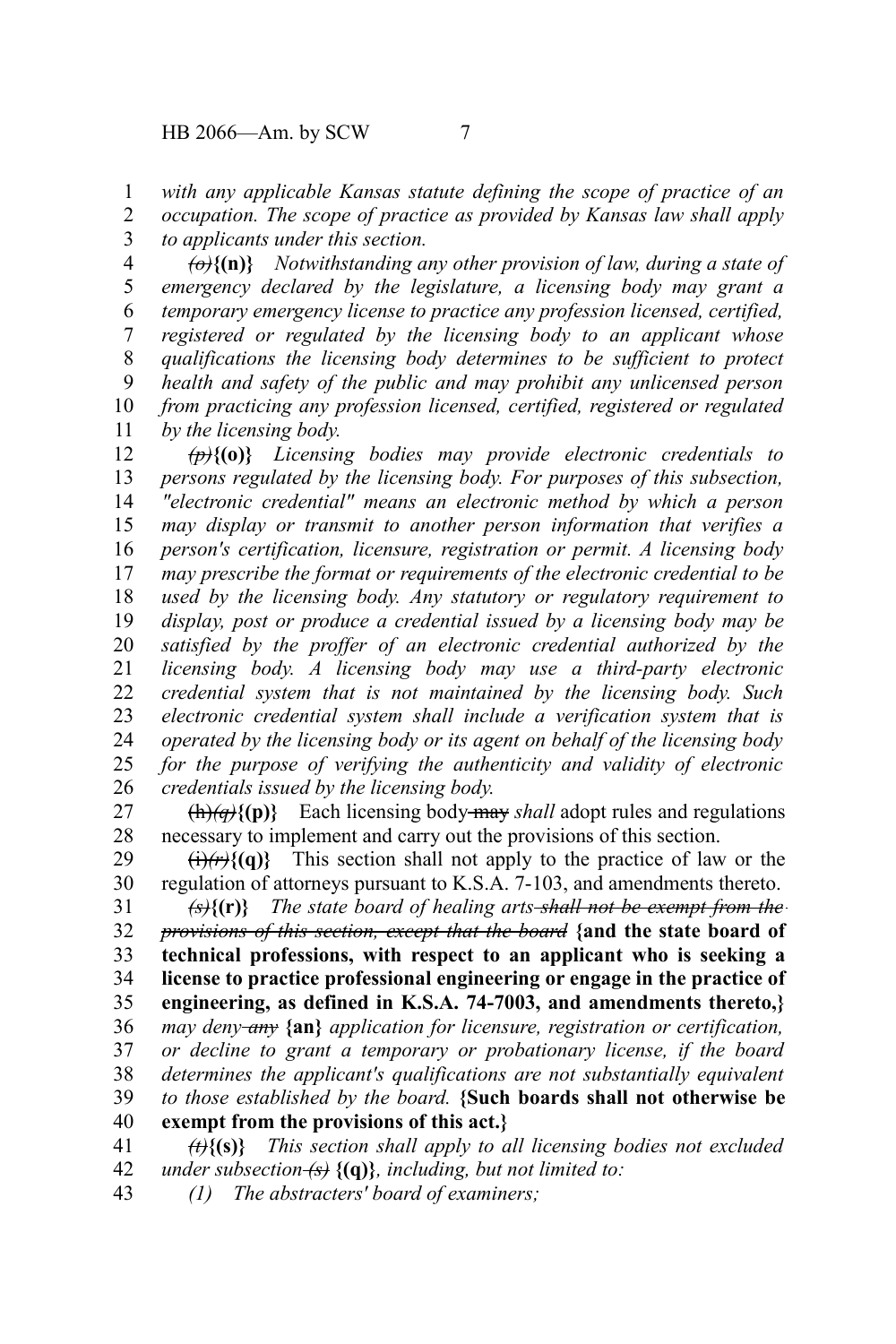*(2) the board of accountancy;* 1

*(3) the board of adult care home administrators;* 2

*(4) the secretary for aging and disability services, with respect to K.S.A. 65-5901 et seq. and K.S.A. 65-6503 et seq., and amendments thereto;* 3 4 5

*(5) the Kansas board of barbering;*

*(6) the behavioral sciences regulatory board;* 7

*(7) the Kansas state board of cosmetology;*

*(8) the Kansas dental board;* 9

*(9) the state board of education;* 10

*(10) the Kansas board of examiners in fitting and dispensing of hearing instruments;* 11 12

*(11) the board of examiners in optometry;*

*(12) the state board of healing arts, as provided by subsection (s)* **{(r)}***;* 14 15

*(13) the secretary of health and environment, with respect to K.S.A. 82a-1201 et seq., and amendments thereto;* 16 17

*(14) the commissioner of insurance, with respect to K.S.A. 40-241 and 40-4901 et seq., and amendments thereto;* 18 19

*(15) the state board of mortuary arts;* 20

*(16) the board of nursing;* 21

*(17) the state board of pharmacy;* 22

*(18) the Kansas real estate commission;* 23

*(19) the real estate appraisal board;* 24

*(20) the state board of technical professions***{, as provided by subsection (r)}***; and* 25 26

27

6

8

13

*(21) the state board of veterinary examiners.*

*(u)***{(t)}** *All proceedings pursuant to this section shall be conducted in accordance with the provisions of the Kansas administrative procedure act and shall be reviewable in accordance with the Kansas judicial review act.* 28 29 30

*(v)***{(u)}** *Commencing on July 1, 2021, and each year thereafter, each licensing body listed in subsection (t)(1)* **{(s)(1)}** *through (21) shall provide a report for the period of July 1 through June 30 to the director of legislative research by August 31 of each year, providing information requested by the director of legislative research to fulfill the requirements of this subsection. The director of legislative research shall develop the report format, prepare an analysis of the reports and submit and present the analysis to the office of the governor, the committee on commerce, labor and economic development of the house of representatives, the committee on commerce of the senate, the committee on appropriations of the house of representatives and the committee on ways and means of the senate by January 15 of the succeeding year. The director's report may provide any analysis the director deems useful and shall provide the* 31 32 33 34 35 36 37 38 39 40 41 42 43